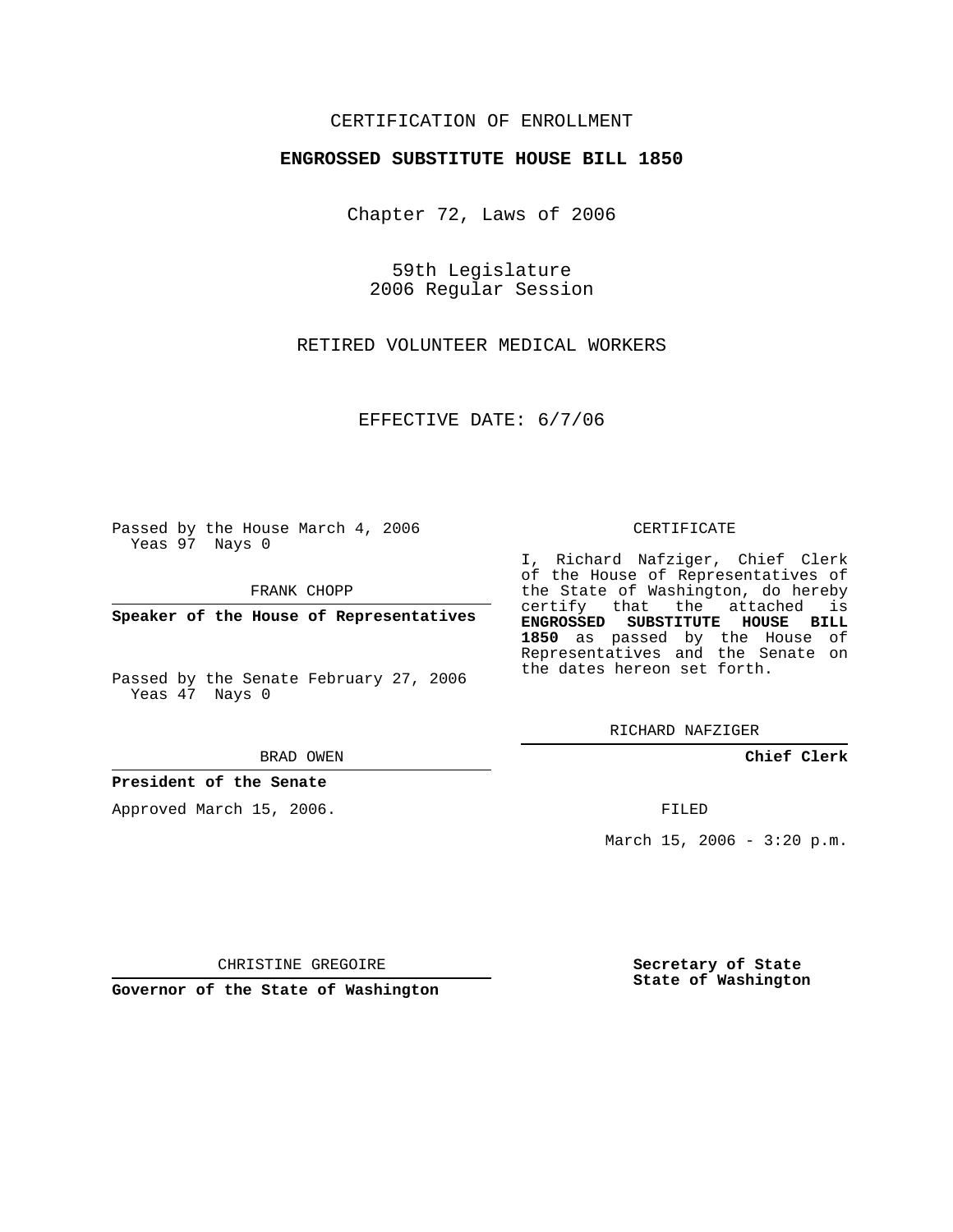## **ENGROSSED SUBSTITUTE HOUSE BILL 1850** \_\_\_\_\_\_\_\_\_\_\_\_\_\_\_\_\_\_\_\_\_\_\_\_\_\_\_\_\_\_\_\_\_\_\_\_\_\_\_\_\_\_\_\_\_

\_\_\_\_\_\_\_\_\_\_\_\_\_\_\_\_\_\_\_\_\_\_\_\_\_\_\_\_\_\_\_\_\_\_\_\_\_\_\_\_\_\_\_\_\_

AS AMENDED BY THE SENATE

Passed Legislature - 2006 Regular Session

**State of Washington 59th Legislature 2006 Regular Session**

**By** House Committee on Health Care (originally sponsored by Representatives Schual-Berke and Cody)

READ FIRST TIME 03/01/05.

 AN ACT Relating to retired volunteer medical workers; amending RCW 43.70.110 and 43.70.250; adding a new section to chapter 18.130 RCW; and adding a new section to chapter 38.52 RCW.

BE IT ENACTED BY THE LEGISLATURE OF THE STATE OF WASHINGTON:

 NEW SECTION. **Sec. 1.** A new section is added to chapter 18.130 RCW to read as follows:

 (1) As used in this section, "emergency or disaster" has the same meaning as in RCW 38.52.010.

 (2) The secretary shall issue a retired volunteer medical worker license to any applicant who:

 (a) Has held an active license issued by a disciplining authority under RCW 18.130.040 no more than ten years prior to applying for an initial license under this section;

 (b) Does not have any current restrictions on the ability to obtain 15 a license for violations of this chapter; and

 (c) Submits proof of registration as a volunteer with a local organization for emergency services or management as defined by chapter 38.52 RCW.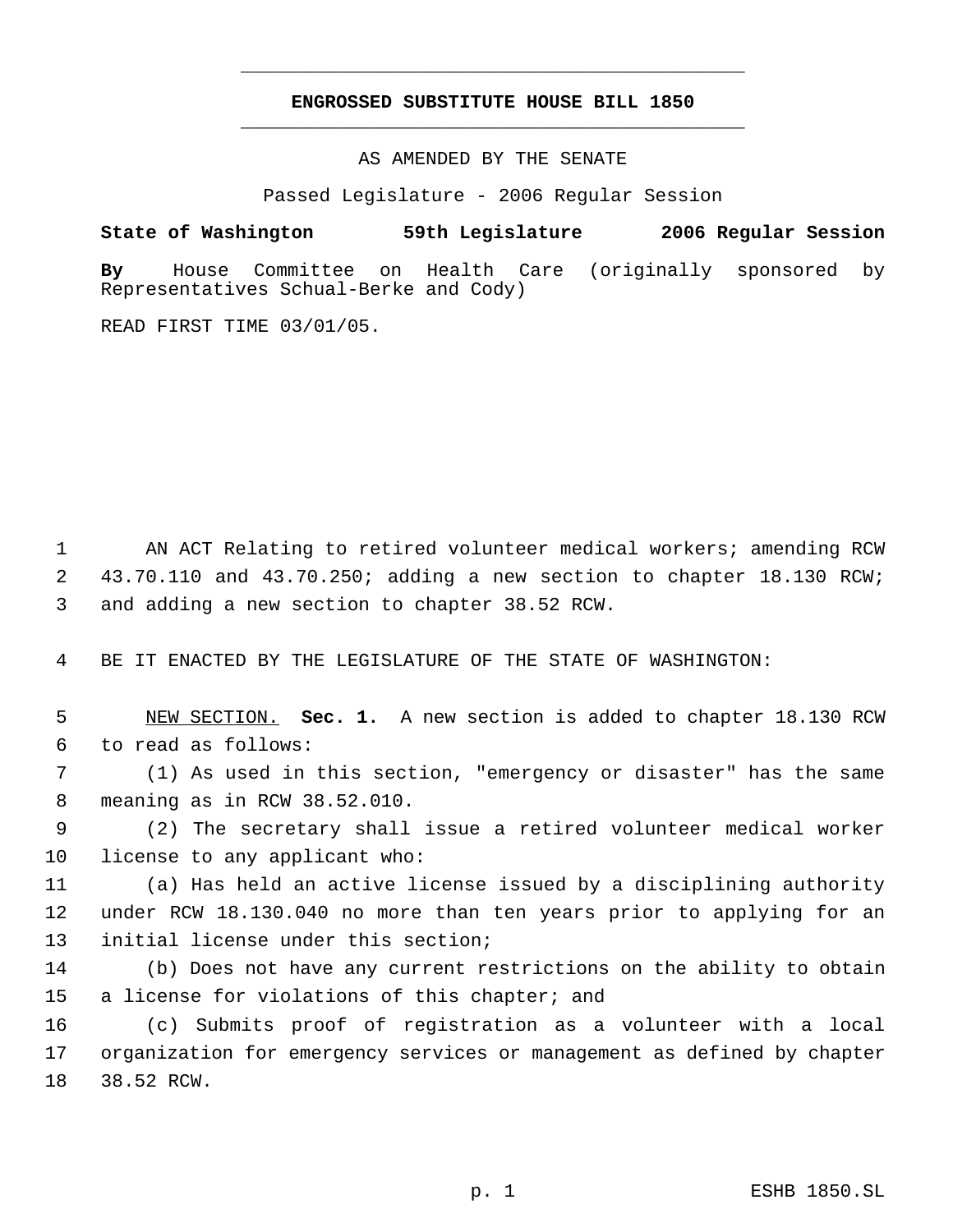(3) License holders under this section must be supervised and may practice only those duties that correspond to the scope of their emergency worker assignment not to exceed their scope of practice prior to retirement.

 (4) The department shall adopt rules and policies to implement this section.

 (5) The department shall establish standards for the renewal of licenses issued under this section, including continuing competency requirements.

 (6) License holders under this section are subject to the provisions of this chapter as they may apply to the issuance and denial of credentials, unauthorized practice, and discipline for acts of unprofessional conduct.

 (7) Nothing in this section precludes a health care professional who holds an active license from providing medical services during an emergency or disaster.

 (8) The cost of regulatory activities for license holders under this section must be borne in equal proportion by all health care providers holding a license issued by a disciplining authority under RCW 18.130.040.

 NEW SECTION. **Sec. 2.** A new section is added to chapter 38.52 RCW to read as follows:

 (1) No act or omission by a covered volunteer while engaged in a covered activity shall impose any liability for civil damages resulting from such an act or omission upon:

(a) The covered volunteer;

27 (b) The supervisor or supervisors of the covered volunteer;

(c) Any health care facility or their officers or employees;

 (d) The owner of the property or vehicle where the act or omission may have occurred during the covered activity;

 (e) Any local organization that registered the covered volunteer; or

(f) The state or any state or local governmental entity.

 (2) The immunity in subsection (1) of this section applies only when the covered volunteer was engaged in a covered activity:

- (a) Without compensation or expectation of compensation;
- (b) Within the scope of their assigned duties;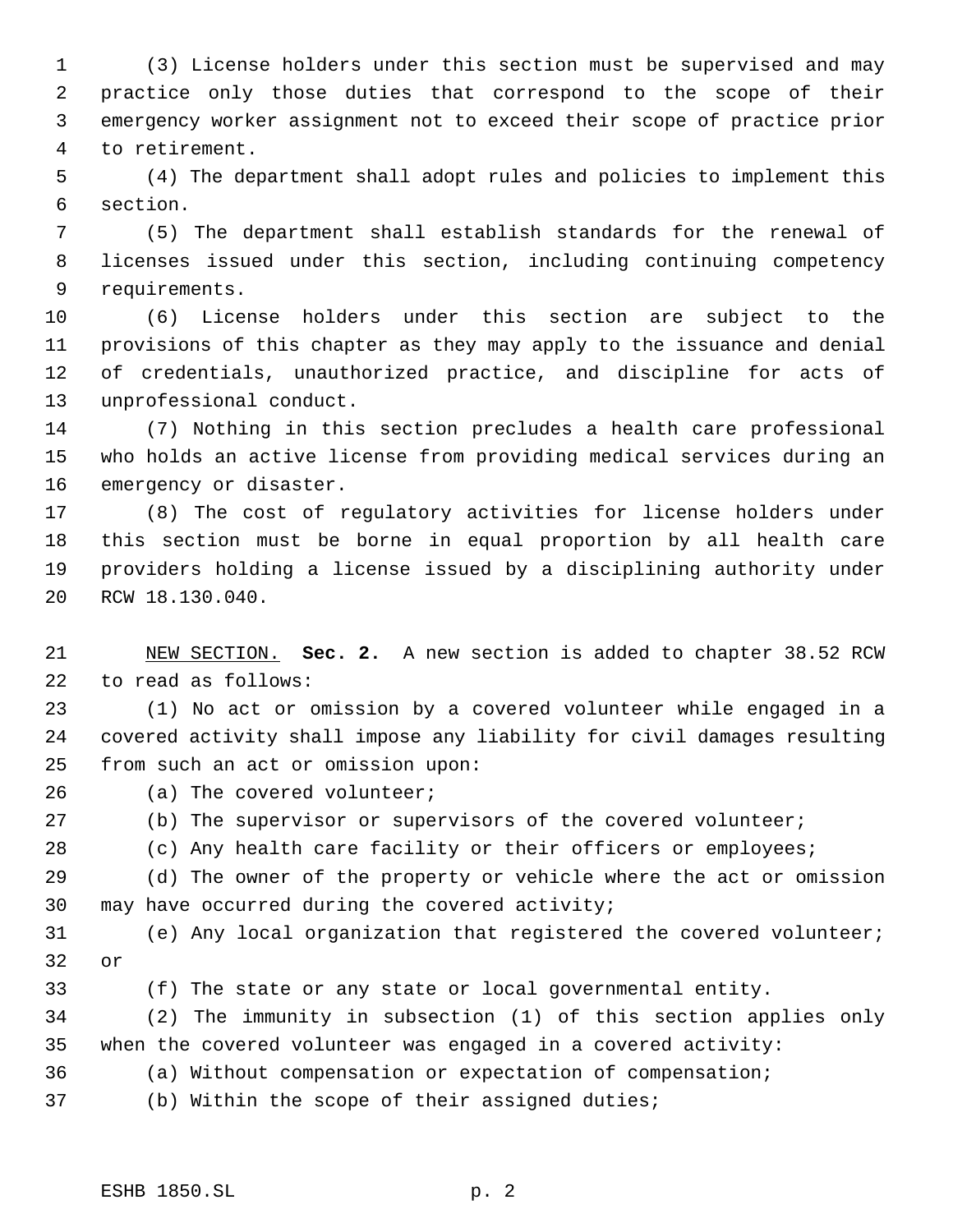- (c) Under the direction of the local organization with which he or she had been registered; and
- (d) The act or omission does not constitute gross negligence or willful or wanton misconduct.
- 

(3) For purposes of this section:

 (a) "Covered volunteer" means a person who is registered as an emergency worker as defined in RCW 38.52.010 and who is also licensed as a retired volunteer medical worker under section 1 of this act.

(b) "Covered activity" means:

 (i) Providing assistance or transportation during an emergency or disaster as defined in RCW 38.52.010, whether such assistance or transportation is provided at the scene of the emergency or disaster, an alternative care site, a hospital, or while in route to or from such sites or between sites; or

 (ii) Participating in an approved training or exercise in preparation for an emergency or disaster.

 **Sec. 3.** RCW 43.70.110 and 2005 c 268 s 2 are each amended to read as follows:

 (1) The secretary shall charge fees to the licensee for obtaining a license. After June 30, 1995, municipal corporations providing emergency medical care and transportation services pursuant to chapter 18.73 RCW shall be exempt from such fees, provided that such other emergency services shall only be charged for their pro rata share of the cost of licensure and inspection, if appropriate. The secretary may waive the fees when, in the discretion of the secretary, the fees would not be in the best interest of public health and safety, or when the fees would be to the financial disadvantage of the state.

28 (2) Except as provided in RCW 18.79.202, until June 30, 2013, and 29 except for the cost of regulating retired volunteer medical workers in accordance with section 1 of this act, fees charged shall be based on, but shall not exceed, the cost to the department for the licensure of the activity or class of activities and may include costs of necessary inspection.

 (3) Department of health advisory committees may review fees established by the secretary for licenses and comment upon the appropriateness of the level of such fees.